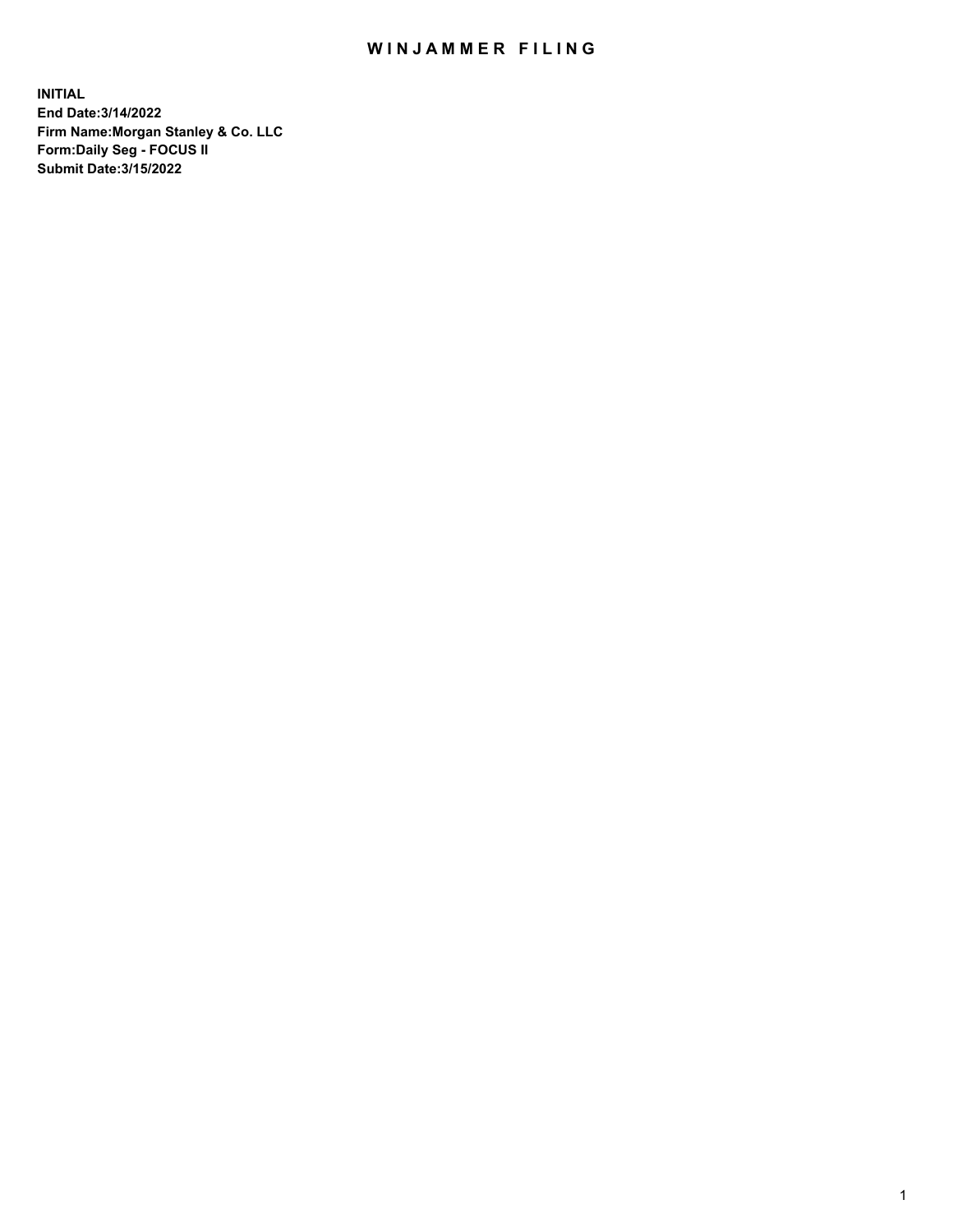**INITIAL End Date:3/14/2022 Firm Name:Morgan Stanley & Co. LLC Form:Daily Seg - FOCUS II Submit Date:3/15/2022 Daily Segregation - Cover Page**

| Name of Company                                                                                                                                                                                                                                                                                                                | <b>Morgan Stanley &amp; Co. LLC</b>                    |
|--------------------------------------------------------------------------------------------------------------------------------------------------------------------------------------------------------------------------------------------------------------------------------------------------------------------------------|--------------------------------------------------------|
| <b>Contact Name</b>                                                                                                                                                                                                                                                                                                            | <b>Ikram Shah</b>                                      |
| <b>Contact Phone Number</b>                                                                                                                                                                                                                                                                                                    | 212-276-0963                                           |
| <b>Contact Email Address</b>                                                                                                                                                                                                                                                                                                   | Ikram.shah@morganstanley.com                           |
| FCM's Customer Segregated Funds Residual Interest Target (choose one):<br>a. Minimum dollar amount: : or<br>b. Minimum percentage of customer segregated funds required:%; or<br>c. Dollar amount range between: and; or<br>d. Percentage range of customer segregated funds required between:% and%.                          | 235,000,000<br><u>0</u><br><u>00</u><br><u>00</u>      |
| FCM's Customer Secured Amount Funds Residual Interest Target (choose one):<br>a. Minimum dollar amount: ; or<br>b. Minimum percentage of customer secured funds required:%; or<br>c. Dollar amount range between: and; or<br>d. Percentage range of customer secured funds required between:% and%.                            | 140,000,000<br><u>0</u><br><u>00</u><br>0 <sub>0</sub> |
| FCM's Cleared Swaps Customer Collateral Residual Interest Target (choose one):<br>a. Minimum dollar amount: ; or<br>b. Minimum percentage of cleared swaps customer collateral required:% ; or<br>c. Dollar amount range between: and; or<br>d. Percentage range of cleared swaps customer collateral required between:% and%. | 92,000,000<br><u>0</u><br><u>00</u><br>00              |

Attach supporting documents CH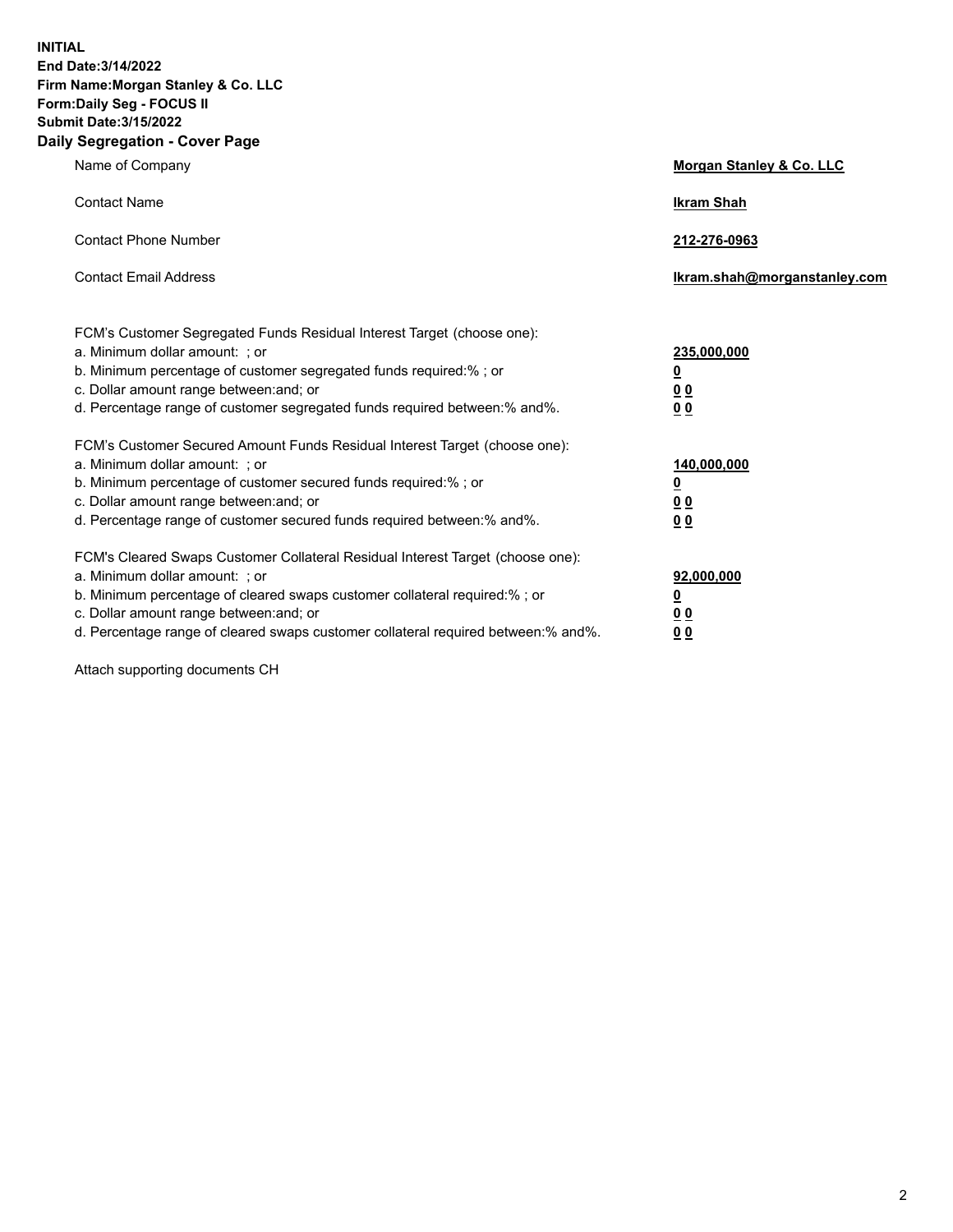## **INITIAL End Date:3/14/2022 Firm Name:Morgan Stanley & Co. LLC Form:Daily Seg - FOCUS II Submit Date:3/15/2022 Daily Segregation - Secured Amounts** Foreign Futures and Foreign Options Secured Amounts Amount required to be set aside pursuant to law, rule or regulation of a foreign government or a rule of a self-regulatory organization authorized thereunder 1. Net ledger balance - Foreign Futures and Foreign Option Trading - All Customers

- 
- 2. Net unrealized profit (loss) in open futures contracts traded on a foreign board of trade **2,415,159,122** [7325]
- 3. Exchange traded options
	- a. Market value of open option contracts purchased on a foreign board of trade **253,873,905** [7335]
	- b. Market value of open contracts granted (sold) on a foreign board of trade **-232,756,322** [7337]
- 4. Net equity (deficit) (add lines 1. 2. and 3.) **9,874,411,718** [7345]
- 5. Account liquidating to a deficit and account with a debit balances gross amount **47,691,495** [7351] Less: amount offset by customer owned securities **-32,466,975** [7352] **15,224,520**
- 6. Amount required to be set aside as the secured amount Net Liquidating Equity Method (add lines 4 and 5)
- 7. Greater of amount required to be set aside pursuant to foreign jurisdiction (above) or line 6.

## FUNDS DEPOSITED IN SEPARATE REGULATION 30.7 ACCOUNTS

- 1. Cash in banks
	- A. Banks located in the United States **422,933,486** [7500]
	- B. Other banks qualified under Regulation 30.7 **485,979,741** [7520] **908,913,227**
- 2. Securities
	- A. In safekeeping with banks located in the United States **995,862,349** [7540]
	- B. In safekeeping with other banks qualified under Regulation 30.7 **87,361,583** [7560] **1,083,223,932**
- 3. Equities with registered futures commission merchants
	-
	- B. Securities **0** [7590]
	- C. Unrealized gain (loss) on open futures contracts **9,378,387** [7600]
	- D. Value of long option contracts **0** [7610]
	- E. Value of short option contracts **0** [7615] **30,243,809** [7620]
- 4. Amounts held by clearing organizations of foreign boards of trade
	-
	- B. Securities **0** [7650]
	- C. Amount due to (from) clearing organization daily variation **0** [7660]
	- D. Value of long option contracts **0** [7670]
	- E. Value of short option contracts **0** [7675] **0** [7680]
- 5. Amounts held by members of foreign boards of trade
	-
	-
	- C. Unrealized gain (loss) on open futures contracts **2,405,780,735** [7720]
	- D. Value of long option contracts **253,873,905** [7730]
	-
- 6. Amounts with other depositories designated by a foreign board of trade **0** [7760]
- 7. Segregated funds on hand **0** [7765]
- 8. Total funds in separate section 30.7 accounts **10,159,210,122** [7770]
- 9. Excess (deficiency) Set Aside for Secured Amount (subtract line 7 Secured Statement Page 1 from Line 8)
- 10. Management Target Amount for Excess funds in separate section 30.7 accounts **140,000,000** [7780]
- 11. Excess (deficiency) funds in separate 30.7 accounts over (under) Management Target **129,573,884** [7785]

**0** [7305]

 A. Cash **5,233,968,097** [7315] B. Securities (at market) **2,204,166,916** [7317]

> [7354] **9,889,636,238** [7355]

**9,889,636,238** [7360]

[7530]

[7570]

A. Cash **20,865,422** [7580]

A. Cash **0** [7640]

 A. Cash **4,588,987,852** [7700] B. Securities **1,120,942,984** [7710] E. Value of short option contracts **-232,756,322** [7735] **8,136,829,154** [7740] **269,573,884** [7380]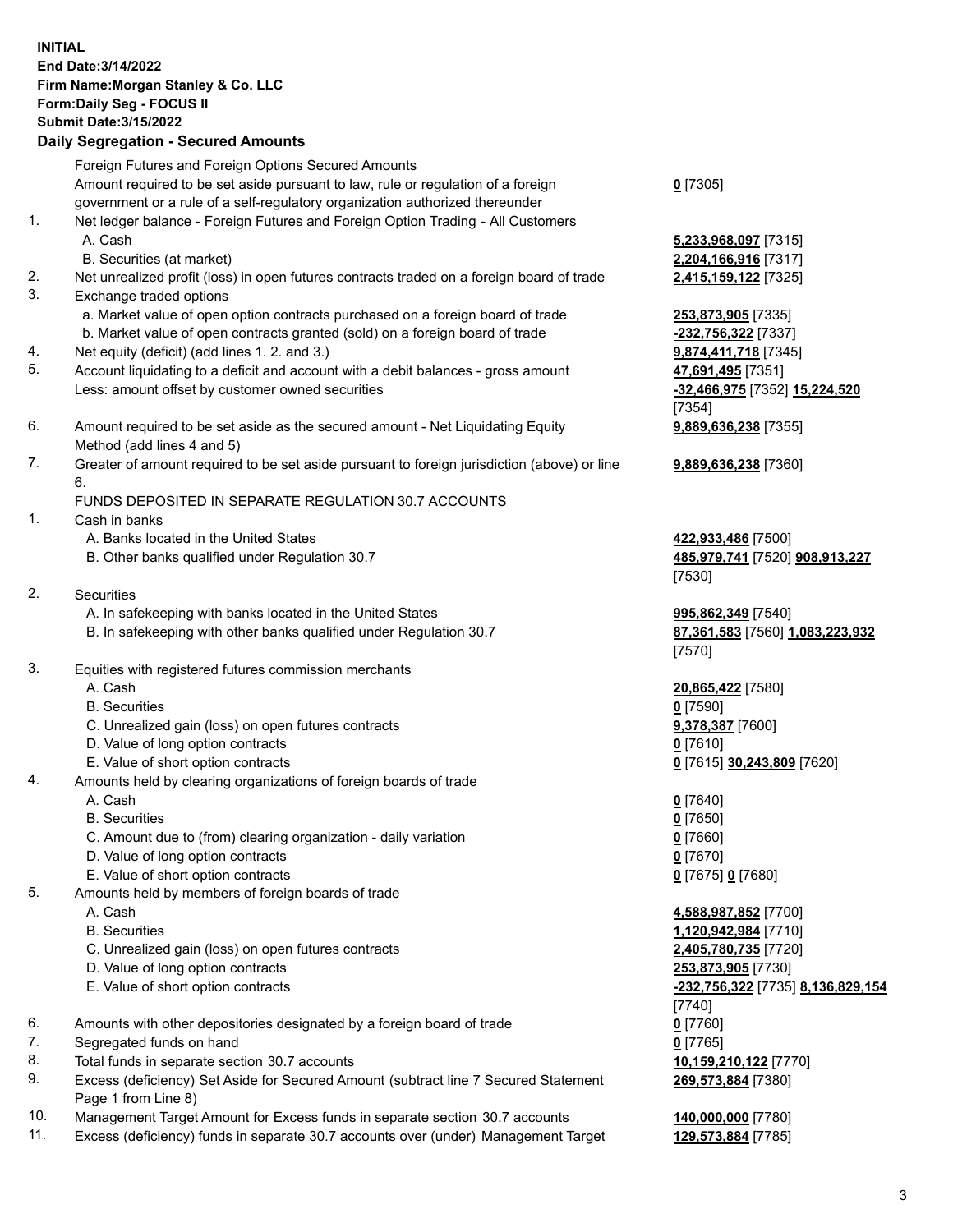**INITIAL End Date:3/14/2022 Firm Name:Morgan Stanley & Co. LLC Form:Daily Seg - FOCUS II Submit Date:3/15/2022 Daily Segregation - Segregation Statement** SEGREGATION REQUIREMENTS(Section 4d(2) of the CEAct) 1. Net ledger balance A. Cash **18,052,151,203** [7010] B. Securities (at market) **7,928,623,376** [7020] 2. Net unrealized profit (loss) in open futures contracts traded on a contract market **-971,211,678** [7030] 3. Exchange traded options A. Add market value of open option contracts purchased on a contract market **1,725,860,896** [7032] B. Deduct market value of open option contracts granted (sold) on a contract market **-1,168,354,319** [7033] 4. Net equity (deficit) (add lines 1, 2 and 3) **25,567,069,478** [7040] 5. Accounts liquidating to a deficit and accounts with debit balances - gross amount **1,060,159,960** [7045] Less: amount offset by customer securities **-1,056,073,847** [7047] **4,086,113** [7050] 6. Amount required to be segregated (add lines 4 and 5) **25,571,155,591** [7060] FUNDS IN SEGREGATED ACCOUNTS 7. Deposited in segregated funds bank accounts A. Cash **2,215,018,650** [7070] B. Securities representing investments of customers' funds (at market) **0** [7080] C. Securities held for particular customers or option customers in lieu of cash (at market) **1,927,495,927** [7090] 8. Margins on deposit with derivatives clearing organizations of contract markets A. Cash **15,576,899,568** [7100] B. Securities representing investments of customers' funds (at market) **0** [7110] C. Securities held for particular customers or option customers in lieu of cash (at market) **5,836,449,540** [7120] 9. Net settlement from (to) derivatives clearing organizations of contract markets **-346,837,261** [7130] 10. Exchange traded options A. Value of open long option contracts **1,725,860,896** [7132] B. Value of open short option contracts **-1,168,354,319** [7133] 11. Net equities with other FCMs A. Net liquidating equity **21,808,999** [7140] B. Securities representing investments of customers' funds (at market) **0** [7160] C. Securities held for particular customers or option customers in lieu of cash (at market) **0** [7170] 12. Segregated funds on hand **164,677,909** [7150] 13. Total amount in segregation (add lines 7 through 12) **25,953,019,909** [7180] 14. Excess (deficiency) funds in segregation (subtract line 6 from line 13) **381,864,318** [7190] 15. Management Target Amount for Excess funds in segregation **235,000,000** [7194]

16. Excess (deficiency) funds in segregation over (under) Management Target Amount Excess

**146,864,318** [7198]